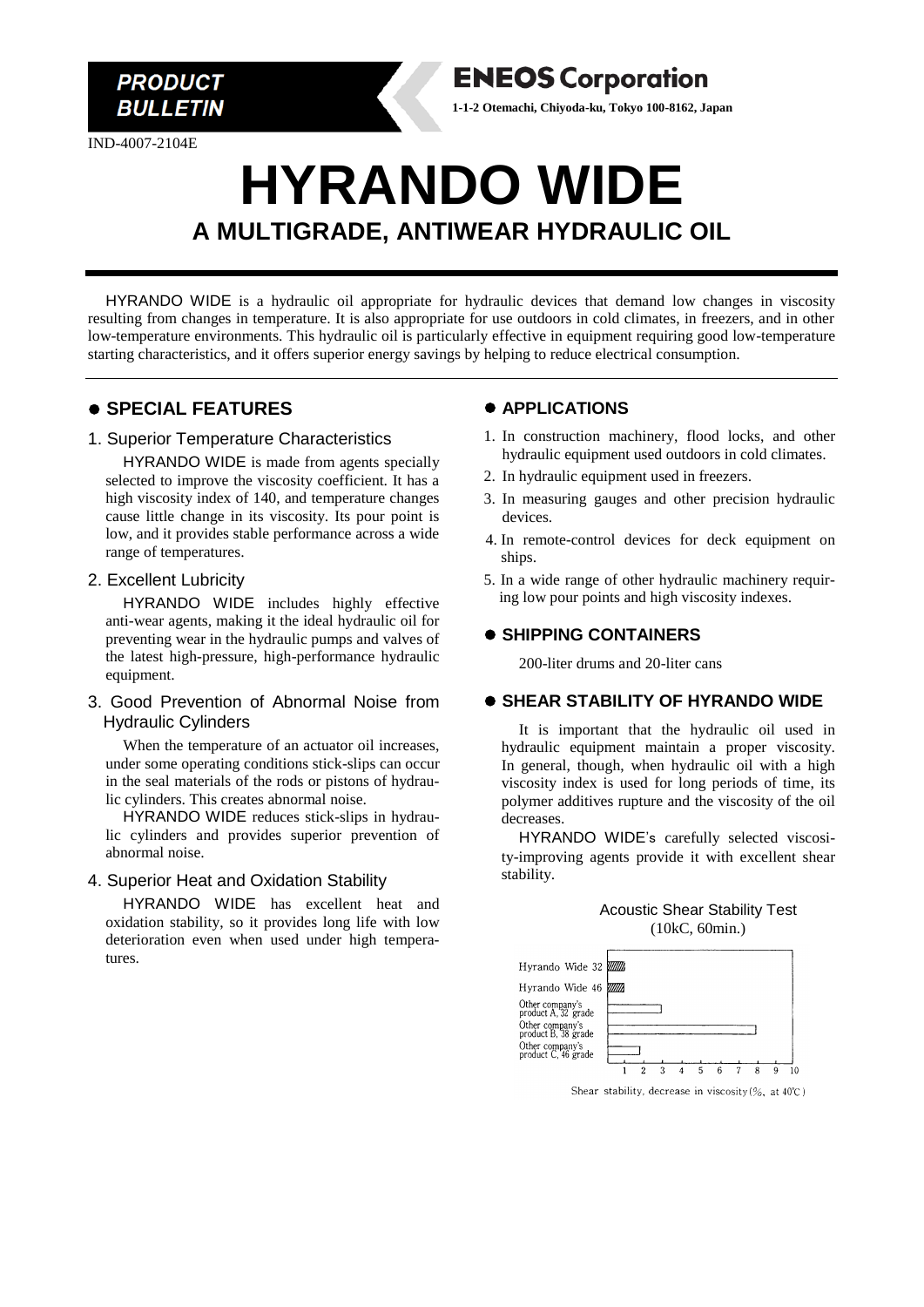| <b>Viscosity Grade</b>                 |             | 15               | 22    | 32    | 46               | 68               | 100   |
|----------------------------------------|-------------|------------------|-------|-------|------------------|------------------|-------|
| Color(ASTM)                            |             | L <sub>0.5</sub> | L0.5  | L0.5  | L <sub>0.5</sub> | L <sub>0.5</sub> | L1.0  |
| Specific gravity $(15^{\circ}C)$       | $g/cm^3$    | 0.836            | 0.840 | 0.842 | 0.857            | 0.863            | 0.882 |
| Viscosity $(40^{\circ}C)$              | $mm^2/s$    | 16.0             | 23.9  | 32.9  | 48.2             | 68.1             | 97.1  |
| $(100\degree C)$                       | $mm^2/s$    | 3.94             | 5.18  | 6.37  | 8.35             | 10.7             | 13.5  |
| $(-20 °C)$                             | $mm^2/s$    | 410              | 850   | 1550  | 4600             | 7500             | 10300 |
| Viscosity index                        |             | 149              | 154   | 149   | 149              | 147              | 140   |
| Flash point                            | $\rm ^{0}C$ | 192              | 216   | 238   | 264              | 268              | 266   |
| Pour point                             | $\rm ^{0}C$ | $-45$            | $-45$ | $-40$ | $-40$            | $-37.5$          | $-35$ |
| Acid number                            | mgKOH/g     | 0.34             | 0.34  | 0.34  | 0.34             | 0.34             | 0.34  |
| Copper strip corrosion $(100 °C, 3h)$  |             |                  |       |       |                  |                  |       |
| Rust test (artificial sea water, 24 h) |             | Pass             | Pass  | Pass  | Pass             | Pass             | Pass  |

## ⚫ **TYPICAL TEST DATA FOR HYRANDO WIDE**



# **Handling Pre-**

# **cautions** ▼ **Follow these precautions when handling this product.**

| <b>HYRANDO WIDE 15</b>           |                                                                                               |  |
|----------------------------------|-----------------------------------------------------------------------------------------------|--|
| Composition:                     | Base Oil. Additives                                                                           |  |
| <b>Precautionary pictograms:</b> |                                                                                               |  |
| Signal word:                     | Danger                                                                                        |  |
| <b>Hazard Statement:</b>         | May be fatal if swallowed and enters airways                                                  |  |
| <b>Precautionary Statements:</b> | · Do not handle until all safety precautions have been read and understood.                   |  |
| <b>Prevention</b>                | • Wear protective gloves/protective clothing/eye protection/face protection.                  |  |
|                                  | • Do not allow the eyes to become exposed to the product. Do not swallow the product.         |  |
|                                  | · Wash hands thoroughly after handling.                                                       |  |
|                                  | • Do not eat, drink or smoke when using this product.                                         |  |
| <b>Response</b>                  | · IF SWALLOWED: Immediately call a POISON CENTER or doctor/physician.                         |  |
|                                  | · IF SWALLOWED: Rinse mouth. Do NOT induce vomiting.                                          |  |
|                                  | · If the eyes are exposed to the product: Rinse the eyes with plenty of running water and     |  |
|                                  | immediately contact a physician.                                                              |  |
|                                  | · IF ON SKIN: Wash with plenty of soap and water.                                             |  |
|                                  | • Do NOT induce vomiting.                                                                     |  |
| <b>Storage</b>                   | • The product must be stored in a cool, well-ventilated location where it will not be exposed |  |
|                                  | to direct sunlight.                                                                           |  |
|                                  | · Containers that have been opened must be tightly sealed.                                    |  |
|                                  | · Store locked up.                                                                            |  |
| <b>Disposal</b>                  | · Dispose of contents/container in accordance with local/regional/national/international      |  |
|                                  | regulations.                                                                                  |  |
|                                  | · If there are any doubts about proper methods of handling the product, contact the point of  |  |
|                                  | purchase before proceeding with usage.                                                        |  |